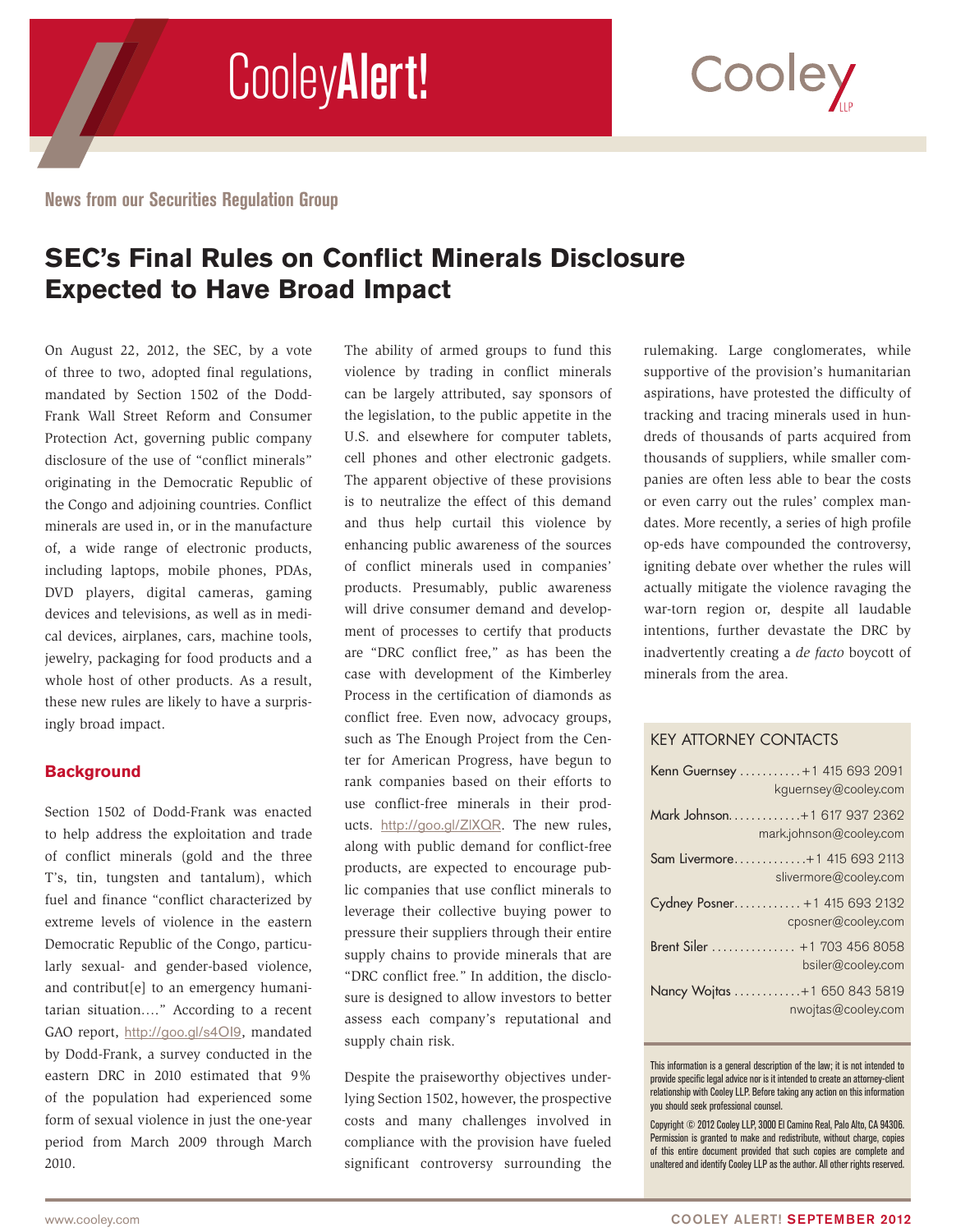Controversy notwithstanding, there have been some reports of progress made in tamping down the violence in eastern DRC. A new report <http://goo.gl/H3JyY> from The Enough Project, based on field interviews in the DRC and Rwanda, found that, because of the prospective application of Section 1502 as well as technology industry sourcing policies, armed groups in eastern DRC have experienced an approximate 65% decrease in profits from trading in conflict minerals over the past two years. The report also attributed a 75% decrease in size over the same period of a notorious rebel group operating in eastern DRC to the impact of this financial strain, coupled with military pressure. An October 2011 letter to the SEC from the U.N. Group of Experts on the DRC indicated that "requiring companies to exercise due diligence is effective. The Group's investigations in the DRC have shown that private sector purchasing power and due diligence implementation is reducing conflict financing, promoting good governance in the DRC mining sector, and preserving access to international markets for impoverished artisanal miners."

While, as suggested above, a number of high-technology companies and industry groups have been developing processes to verify that suppliers use conflict-free minerals, the exercise has not been easy, even with the resources available to large companies acting collectively. Conflict minerals may be smuggled across borders, melted down and mixed at smelters with minerals from other countries and then sold through a variety of intermediaries via long and tangled supply chains that traverse a number of countries. The fact that control over the mines by armed groups may shift back and forth compounds these challenges, and extended periods of unrest in the DRC have, from time to time, hampered international campaigns to curb trading by tracking the origin of minerals. Moreover, most companies are just at the beginning of a steep learning curve regarding the relatively novel types of inquiries required

under the new rules. Over time, companies and industry organizations may need to establish new supply chain systems that could involve tracking technology, certificates of custody, transaction records, contractual agreements and independent auditing of facilities. It remains to be seen whether companies, trade organizations or third-party providers will be successful in developing simple and widely available mechanisms to trace the origins of the conflict minerals they use and whether Section 1502 and these final SEC rules on conflict minerals will ultimately have the effect of dampening violence in the DRC as Congress intended.

The SEC's new regulations, long overdue and well beyond the SEC's comfort zone, were a tough assignment for the SEC to tackle. To assist in this rulemaking effort, the SEC took into account over 400 public comment letters, held more than 140 private meetings with a broad variety of stakeholders and hosted a public roundtable with panelists representing a mix of socially responsible investment funds, companies, NGOs, consultants and auditors. However, the question remains whether the SEC's cost-benefit analysis, defects in which led the courts to overturn the SEC's proxy access rules in 2011, will suffice to avert a threatened court challenge to these new rules by the Chamber of Commerce and others. The open meeting at which the new rules were adopted may have set the table for that challenge, as the two dissenting commissioners made plain their views that, while the SEC's cost-benefit analysis may have addressed the identifiable costs (estimated at \$3 billion to \$4 billion for the initial cost of compliance), the SEC staff failed to quantify the benefits or assess how effective the rules will be in achieving those benefits, which are largely humanitarian. That the SEC staff lacked the data and expertise to even conduct such an assessment simply lent credence to their view that, Congressional mandate aside, the securities laws were not the

proper venue—and the SEC not the proper agency—to promulgate rules addressing these humanitarian goals.

The new rules, available at [http://goo.gl/](http://goo.gl/aXulQ) [aXulQ](http://goo.gl/aXulQ), require public companies to assess annually whether any "conflict minerals" are "necessary to the functionality or production of a product" manufactured by the company and potentially to disclose whether the minerals in products originated in the DRC or an adjoining country (referred to as the "covered countries") and whether the products are DRC conflict free. Importantly, conflict minerals that are "outside the supply chain" (that is, they have been smelted or fully refined or are otherwise located outside the covered countries) prior to January 31, 2013 are exempt from the final rules.

Although the deadline for filing the first Form SD is not until May 31, 2014 (covering calendar 2013), preparation of Form SD, and performance of all of the work that is a necessary predicate to it, will require a substantial investment of time and energy. We recommend that companies that believe they might use conflict minerals begin now to contact their trade organizations and industry groups to find out if any actions have been taken or are proposed by those groups that might be of benefit in connection with the new requirements. In addition, companies may want to review applicable resource materials identified in links in this *Alert.*

The remainder of this *Alert,* in questionand-answer format, is a summary of the final rules.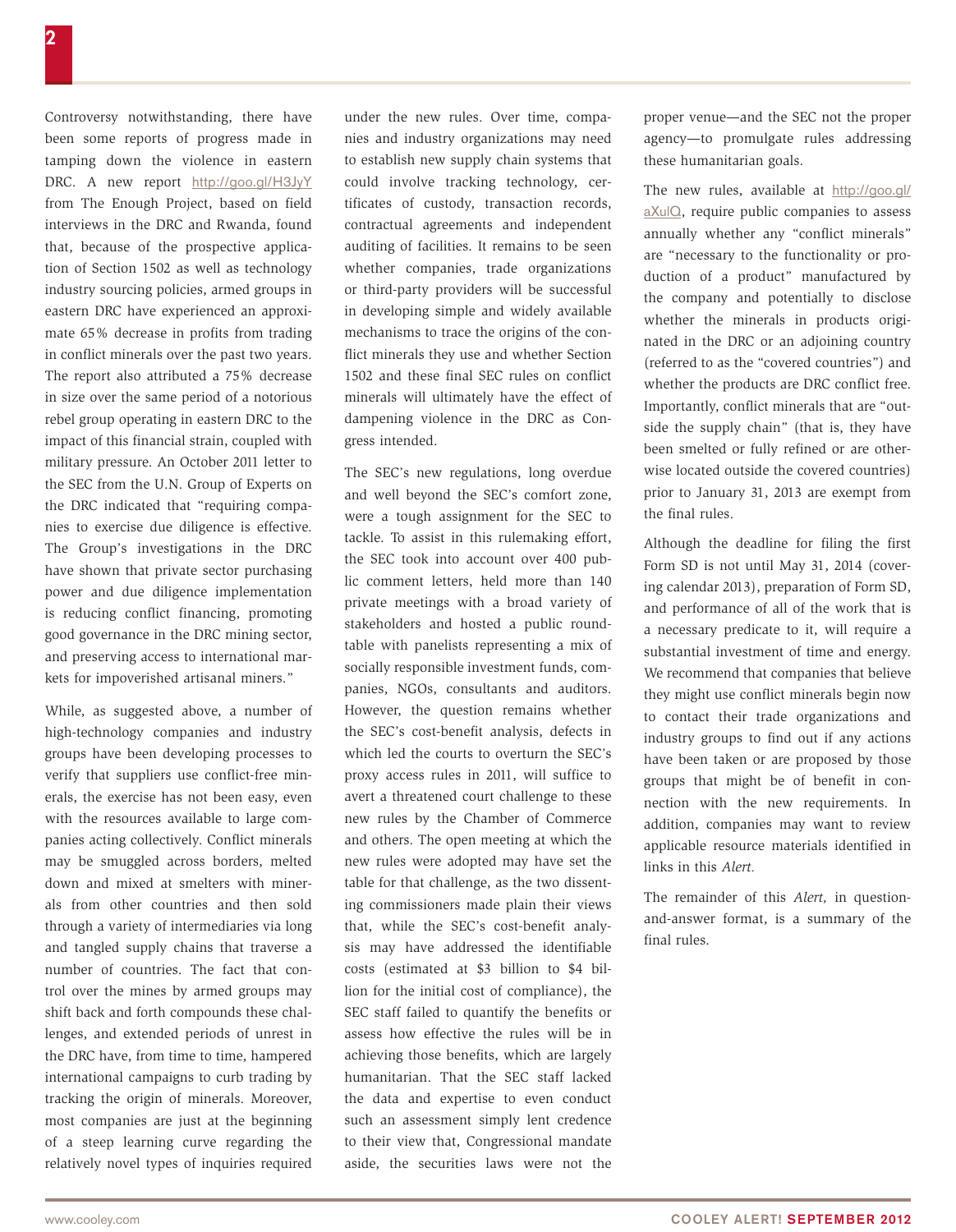#### **Summary of the final rules**

Under the final rules, SEC reporting companies that manufacture products (or contract to have products manufactured) will be required to navigate through a three-step process devised by the SEC involving various and sometimes elaborate levels of due diligence and disclosure, depending on the use and origin of conflict minerals:

**Step One:** Each company will need to determine whether any conflict minerals are "necessary to the functionality or production of a product" manufactured by the company or contracted by the company to be manufactured. If not, the rules will not apply, and no disclosure or other action will be required.

**Step Two:** If the rules are applicable, the company will then be required to conduct a "reasonable inquiry" to determine the country of origin of the conflict minerals. (Note that the definition of "conflict minerals" refers to the specified minerals or derivatives—gold, tin, tungsten and tantalum—regardless of their country of origin.) One method of conducting a reasonable country-of-origin inquiry is to obtain reasonably reliable representations, from the smelter or other processing facility or indirectly through the company's immediate suppliers, indicating the facility at which the conflict minerals were processed and demonstrating that those conflict minerals did not originate in the covered countries (or that they came from recycled or scrap sources). If, based on its reasonable country-of-origin inquiry, the company

 $\blacktriangleright$  knows that the conflict minerals did not originate in the covered countries,

- $\blacktriangleright$  has no reason to believe that they may have originated in the covered countries, or
- $\triangleright$  concludes or reasonably believes that the conflict minerals came from recycled or scrap sources,

the company will be required to file a specialized disclosure report on new Form SD in which the company must briefly describe the reasonable country-of-origin inquiry it undertook and the results of the inquiry it performed, and provide a link to the company's public website where this information is also disclosed. These products would be considered to be "DRC conflict free," and no further disclosure or process would be required under Step Three below.

If, however, based on its reasonable country-of-origin inquiry, the company

- $\triangleright$  knows or has reason to believe that any of its conflict minerals originated or may have originated in the covered countries, and
- $\triangleright$  knows or has reason to believe that they are not from recycled or scrap sources,

the company must go on to Step Three.

**Step Three:** In Step Three, the company must conduct substantial due diligence on the source and chain of custody of its conflict minerals, in conformance with a nationally or internationally recognized due diligence framework (if available for that mineral), to determine whether the company's minerals directly or indirectly financed or benefited armed groups in the covered countries. The SEC identified as acceptable the framework in the "Due Diligence Guidance for Responsible Supply Chains of Minerals from Conflict-Affected and High-Risk Areas" (2011) developed by the Organisation for Economic Co-operation and Development (OECD), [http://](http://goo.gl/iaDui) [goo.gl/iaDui](http://goo.gl/iaDui) (OECD Guidance). Unless the company's due diligence shows that the conflict minerals *did not* originate in the covered countries or that they *did* come from recycled or scrap sources (as discussed further below), the company will be required to file a Conflict Minerals Report as an exhibit to a Form SD and provide a link to the company's public website where it has posted the Report. This Report must provide a description of the due diligence process, the products that have "not been found to be DRC conflict free," the processing facilities and other matters, and include a certified independent private sector audit of the Report, including an audit opinion or conclusion regarding the design of the due diligence measures and the company's description of the due diligence actually performed.

However, for a transitional period, if, after conducting due diligence, the company is unable to determine if the conflict minerals are DRC conflict free, the company must still file a Conflict Minerals Report as above, but may describe these products as "DRC conflict undeterminable" and need not include an audit of its Report, although the company must describe the steps it is taking to mitigate the risk that its minerals benefit armed groups. This temporary rule will be available for the 2013 and 2014 reporting periods (the 2013 through 2016 reporting periods for a company that qualifies as a "smaller reporting company," generally, a company with a public float of less than \$75 million).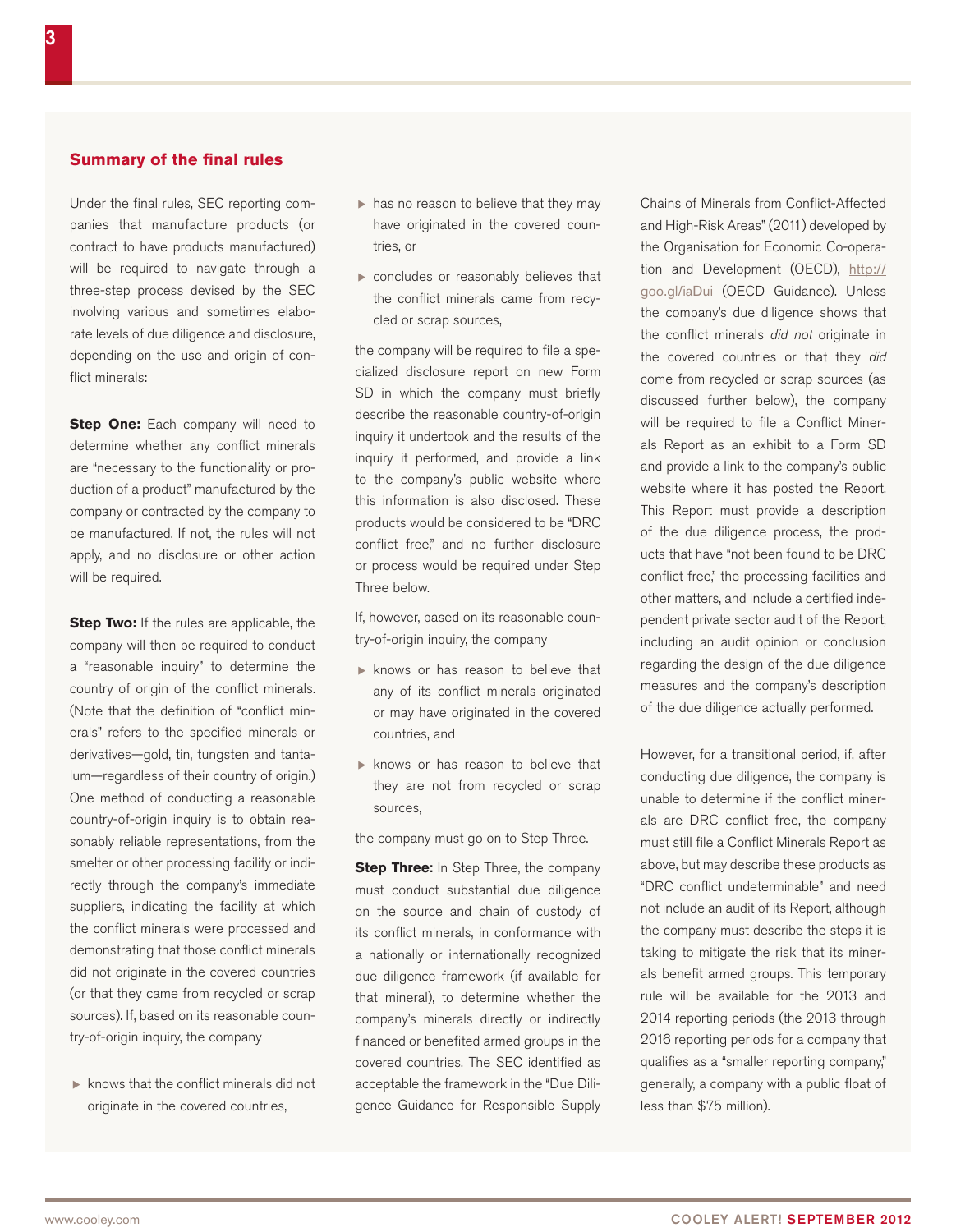# **SEC flowchart summarizing the new rules**

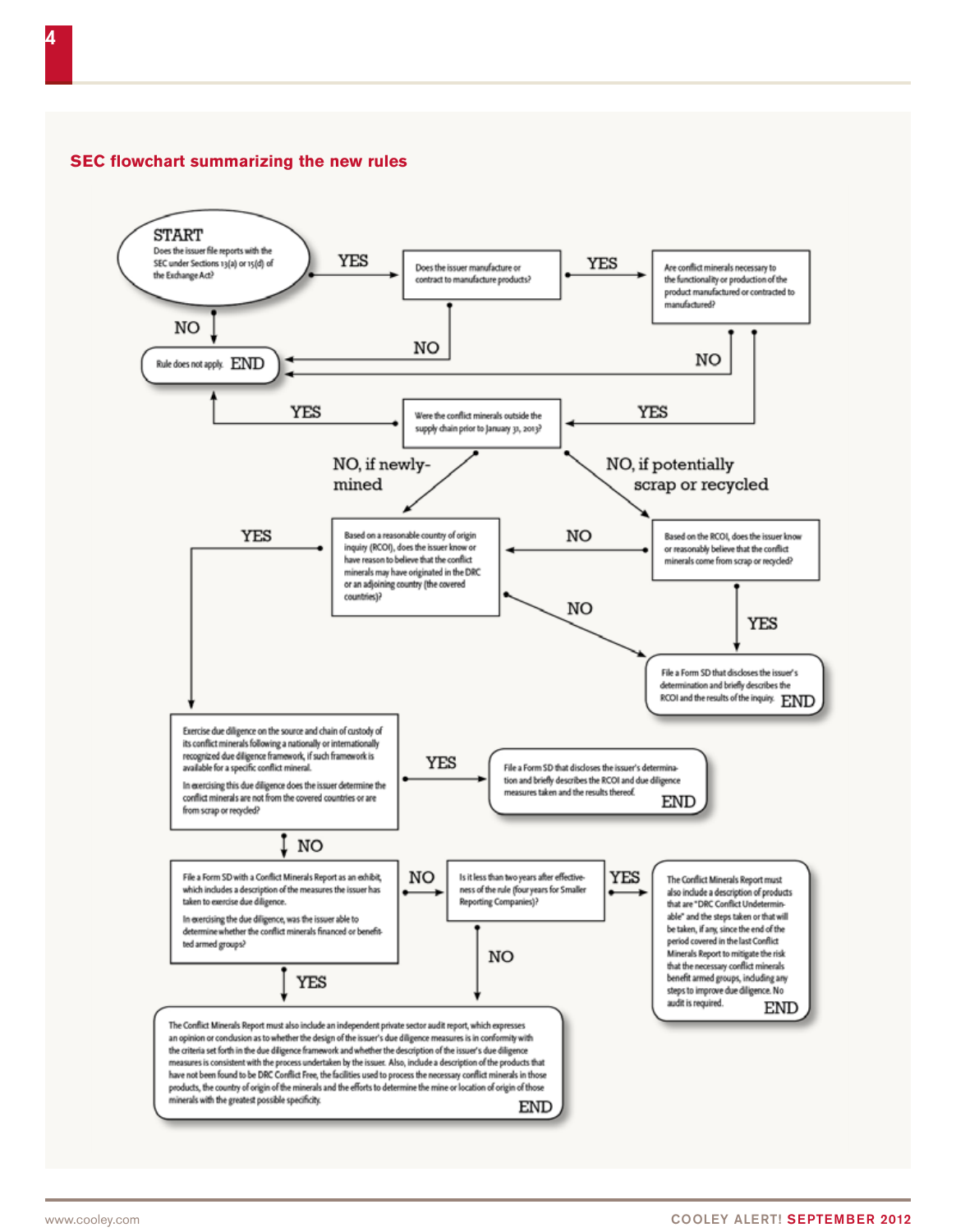#### What are "conflict minerals"?

Dodd-Frank defines "conflict minerals" to include the minerals identified in the table at right (along with their derivatives, tin, tungsten and tantalum), regardless of their country of origin.

Conflict minerals would also include any other mineral or derivatives determined by the Secretary of State to be financing conflict in the covered countries, although, to date, none has been designated.

## We have components and stores of materials and minerals that have been mined and stockpiled for years. Do the new rules apply to those minerals?

No. In light of concerns regarding stockpiled minerals and given that applying the rules after the fact would not further the purpose of Section 1502, the final rules exclude any conflict minerals that are "outside the supply chain" prior to January 31, 2013. Conflict minerals are considered "outside the supply chain" in the following instances:

- $\blacktriangleright$  After any columbite-tantalite, cassiterite and wolframite minerals have been smelted;
- $\blacktriangleright$  After gold has been fully refined; or
- $\blacktriangleright$  After any conflict mineral, or its derivative, that has not been smelted or fully refined is located outside of the covered countries.

This transition relief should permit market participants, prior to January 31, 2013, to relocate, smelt or refine any existing stocks of conflict minerals without otherwise having to comply with the rule.

#### Which countries are considered to be "covered countries"?

"Covered countries" are the DRC and the countries that share an internationally recognized border with the DRC: Angola, Burundi, Central African Republic, Republic of the Congo, Rwanda, South Sudan, Tanzania, Uganda and Zambia. The U.S.

| <b>CONFLICT</b><br><b>MINERAL</b>            | <b>COMMON</b><br><b>DERIVATIVE</b> | <b>COMMON APPLICATIONS</b>                                                                                                                                                         |
|----------------------------------------------|------------------------------------|------------------------------------------------------------------------------------------------------------------------------------------------------------------------------------|
| columbite-tantalite,<br>also known as coltan | tantalum                           | electronic components, including mobile telephones,<br>computers, videogame consoles, and digital cameras<br>and as an alloy for making carbide tools and jet<br>engine components |
| cassiterite                                  | tin                                | electronic circuits, alloys, tin plating and solders for<br>joining pipes                                                                                                          |
| gold                                         |                                    | jewelry, electronic, communications and aerospace<br>equipment                                                                                                                     |
| wolframite                                   | tungsten                           | metal wires, electrodes, and contacts in lighting, elec-<br>tronic, electrical, heating and welding applications                                                                   |

State Department produced a conflict mineral map in 2011, although the rules do not require that companies rely on it. [http://](http://goo.gl/vWpMn) [goo.gl/vWpMn](http://goo.gl/vWpMn)

## What does it mean to be "DRC conflict free"?

Generally, a product is "DRC conflict free" if it does not contain conflict minerals that are necessary to its functionality or production that directly or indirectly finance or benefit armed groups in the covered countries. Products are also DRC conflict free if the conflict minerals are solely from recycled or scrap sources. If products use conflict minerals that do not "directly or indirectly finance or benefit" these armed groups, the company may describe those products as "DRC conflict free," whether or not the minerals originated in the covered countries.

#### What is an "armed group"?

An "armed group" is defined as a group "that is identified as a perpetrator of serious human rights abuses in annual Country Reports on Human Rights Practices under sections 116(d) and 502B(b) of the Foreign Assistance Act of 1961 relating to the covered countries. (See 22 U.S.C. 2151n(d) <http://goo.gl/iJKep> and 22 U.S.C. 2304(b) <http://goo.gl/u1NIs>)

## **STEP ONE— Companies and products covered by the final rules**

*Public companies*

#### To which companies do the new rules apply?

The final rules would apply to public companies (*i.e.,* companies that file reports under Sections 13(a) or 15(d) of the Exchange Act) that manufacture (or contract to have manufactured) products for which conflict minerals are "necessary to [their] functionality or production." There is no exemption for smaller reporting companies or for foreign private issuers, other than foreign private issuers exempt under Rule 12g3-2(b).

#### *Manufacture or contract to manufacture*

#### Do the final rules define "manufacture"? What does "contract to manufacture" mean?

No, the SEC believes that the term "manufacture" is widely understood. However, the release adopting the final rules clarifies that the SEC does not consider a company that only services, maintains or repairs a product containing conflict minerals to be "manufacturing" a product. Similarly, the SEC has concluded that "mining" of conflict minerals alone does not constitute manufacturing. The final rules would apply

5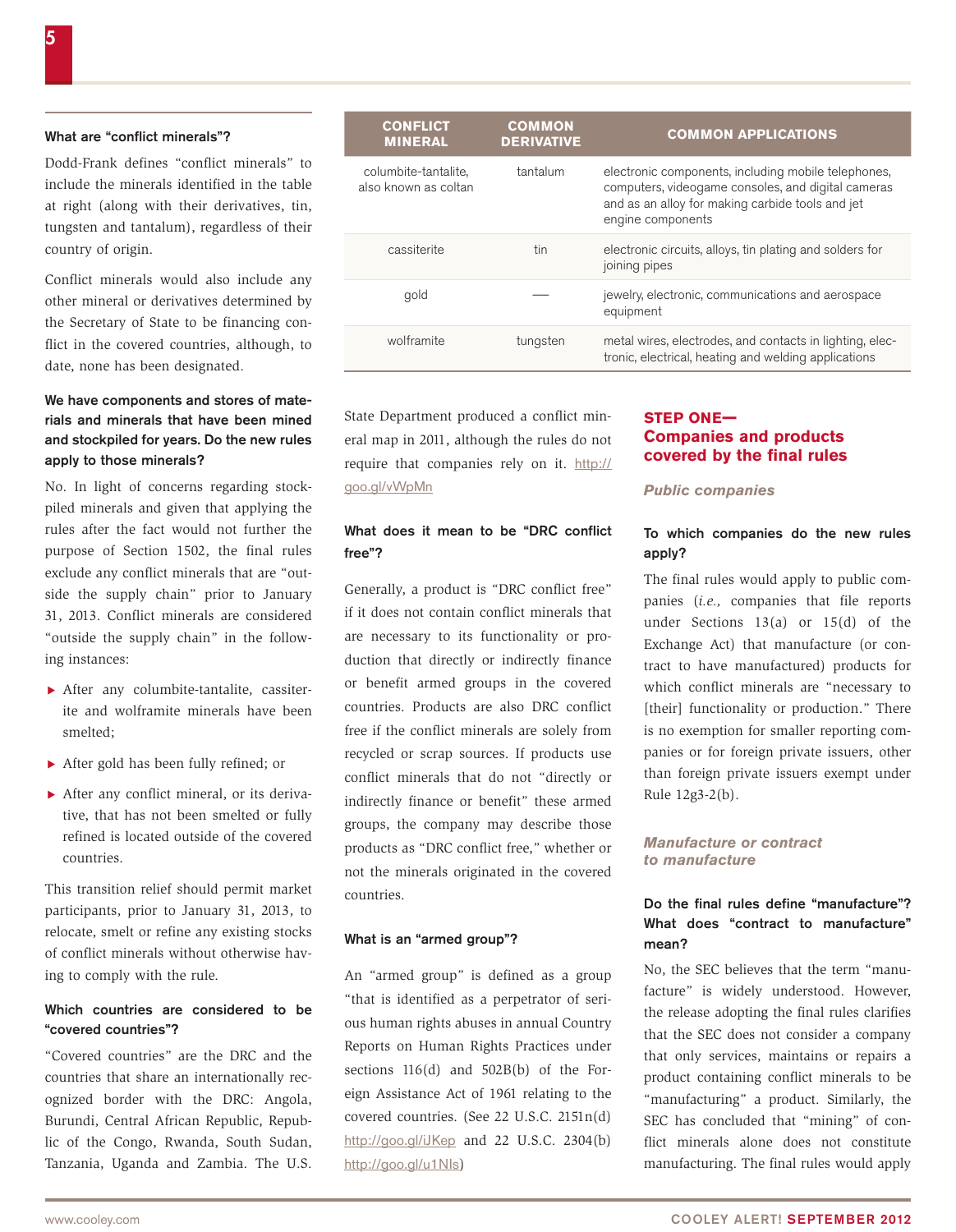equally to companies that manufacture products directly and to those that "contract to manufacture" their products (or components of products). The term "contract to manufacture" is not defined, but is intended to include companies if they have "some actual influence" regarding the manufacturing of those products, a change from the proposal, which would have captured companies that exercised "any" influence. More specifically, the SEC release states that an "issuer is considered to be contracting to manufacture a product depending on the degree of influence it exercises over the materials, parts, ingredients, or components to be included in any product that contains conflict minerals or their derivatives."

## How do we determine whether we exercise the requisite degree of influence?

Determining the degree of influence over materials, parts, ingredients or components is necessarily a facts-and-circumstances determination. However, the SEC does provide a kind of "safe harbor": a company will not be viewed to have contracted to manufacture a product if its actions involve no more than the following:

- $\triangleright$  Specifying or negotiating contractual terms with a manufacturer that do not directly relate to the manufacturing of the product, such as training or technical support, price, intellectual property rights and similar terms; or
- $\blacktriangleright$  Affixing its brand, marks, logo or label to a generic product manufactured by a third party; or
- $\triangleright$  Servicing, maintaining or repairing a product manufactured by a third party.

We are a service provider that also provides cell phones. We require the manufacturer of the cell phones to make them compatible with a specified network. Would the SEC view us to exercise enough influence to have contracted to manufacture the phones?

No. However, if product specifications required inclusion of a particular conflict mineral in the product, the "influence" threshold would have been exceeded.

Our products are manufactured for us by another company, and we sell them under our private label. Would we be subject to these rules even though we don't influence or establish the manufacturing specs for the products?

Probably not. In a change from the proposed rules, the SEC concluded that private labeling of an otherwise generic product, without additional involvement by the company, would not constitute contracting to manufacture. In that case, the company is functioning as more of a sales channel than an outsourcer of manufacturing. However, if the company has involvement in the product's manufacturing beyond simply including its brand name, it would need to consider all of the facts and circumstances to assess whether it exercised the requisite degree of influence to be considered contracting to manufacture that product.

## We're just retailers that sell products manufactured by others. We're not subject to these rules, are we?

No. Companies that are "pure retailers" would not be covered. More specifically, retail companies that sell only products made by third parties, including even private label products as described above, would not be subject to the rules so long as they have no other involvement in the manufacture of the products they sell.

## *Necessary to the functionality or production*

## Under the final rules, when are conflict minerals considered "necessary to the functionality" of a product?

The SEC provides no definition of when conflict minerals would be considered "necessary," but did outline several factors it believes that companies should consider in that evaluation:

 $\blacktriangleright$  Whether a conflict mineral is contained in and intentionally added to the product or any component of the product and is not a naturally occurring by-product;

- $\triangleright$  Whether a conflict mineral is necessary to the product's "generally expected" function, use or purpose (as opposed to the more subjective concepts of "basic function" or "economic utility"); or
- $\blacktriangleright$  If a conflict mineral is incorporated for purposes of ornamentation, decoration or embellishment, whether the primary purpose of the product is ornamentation or decoration.

Any of these factors, either individually or in the aggregate, may be outcome determinative. However, in light of the challenge of applying the provision to minerals that do not end up in the product, the SEC emphasizes that only conflict minerals contained in the product would be considered "necessary" to the functionality of that product. For products that have more than one generally expected function, a conflict mineral is necessary to the function of the product if it is necessary to any one of these functions.

# What are the factors to consider in assessing whether a conflict mineral is "necessary to the production" of a product?

In evaluating whether a conflict mineral is necessary to the production of a product, which is a separate analysis from whether it is necessary to the functionality, the SEC advises companies to consider the following:

- $\blacktriangleright$  Whether a conflict mineral is contained in the product;
- $\blacktriangleright$  Whether it is intentionally added in the product's production process, including the production process of any component of the product; and
- $\triangleright$  Whether the conflict mineral is necessary to produce the product.

We use gold as a catalyst in producing our products, but it is completely washed away by the time production is complete.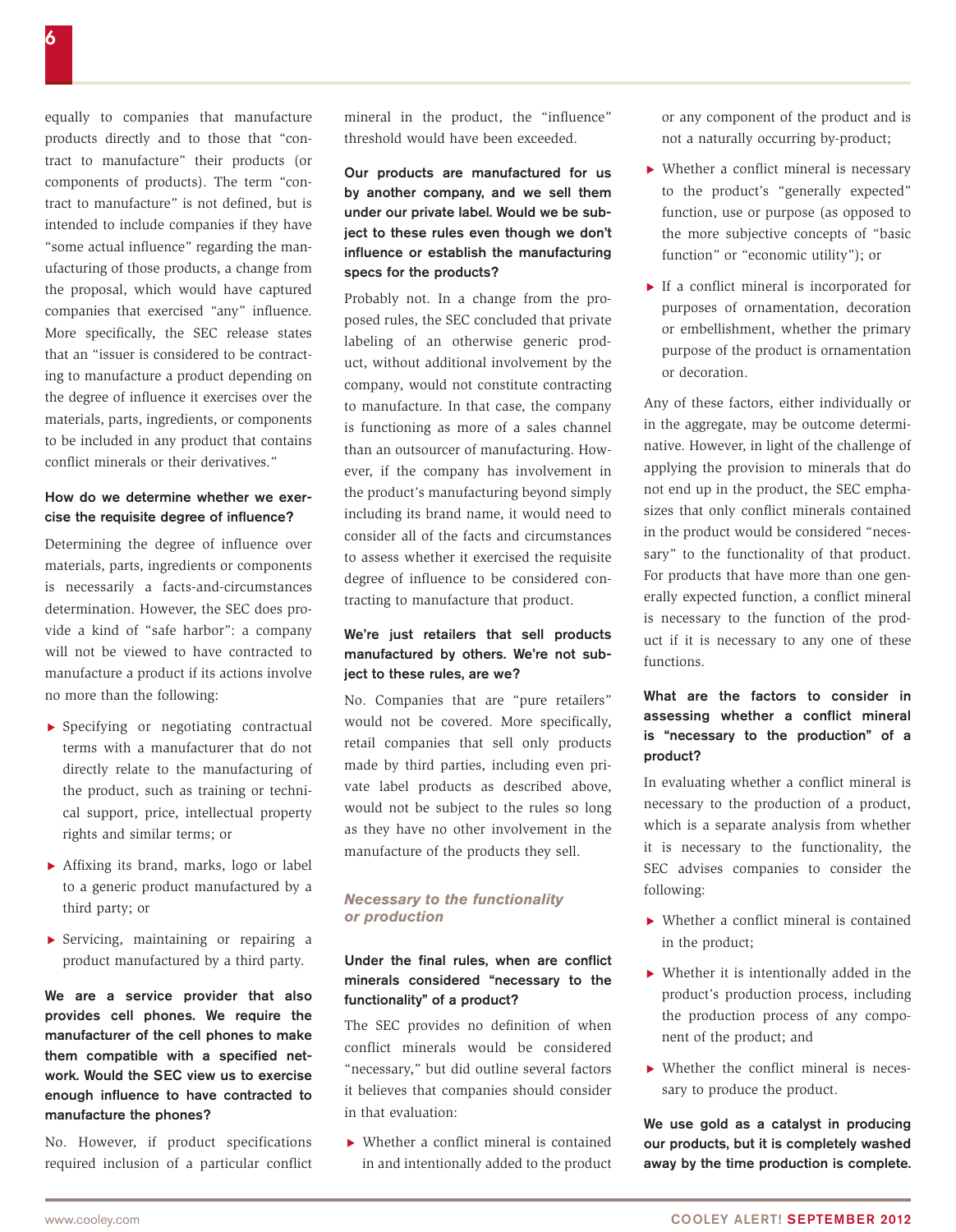## Would the use of gold in that manner be considered necessary to the production of our product?

No. The SEC does not consider a conflict mineral used as a catalyst or in another manner in the production process to be "necessary to the production" of the product if that conflict mineral is not contained in the product, even though, based on the facts and circumstances, the conflict mineral would have otherwise been considered "necessary to the production" of the product. However, if the mineral used as a necessary catalyst remains in the product, even in trace amounts, the mineral would be considered necessary to the production of the product.

One of our products contains a minute amount of a conflict mineral. We recall that the SEC was considering whether to adopt a *de minimis* exception for trace amounts of conflict minerals. Was that exception adopted in the final rules?

No. The SEC believes that Congress did not intend to include a *de minimis* exception. Moreover, because conflict minerals are frequently used in only trace amounts, creating a *de minimis* exception could, in the SEC's view, undermine the impact of the entire statutory scheme.

## Our products are composed of metal alloys, including stainless steel, which contain tin only as a contaminant, not as part of the specification of the alloys. Would those products be subject to the final rules?

Probably not. The SEC would view the contaminant tin in the alloys as "not intentionally added" and, therefore, not "necessary to the functionality or production" of the product. The SEC believes that focusing on whether the mineral was intentionally added should address some of the concerns regarding the potentially broad reach of the final rules.

We manufacture washing machines. Would we be covered under the final rules if, although our washing machines do not contain any conflict minerals, in manufacturing our washing machines, we use machine tools and other equipment that contain conflict minerals? We would consider these tools and equipment to be "necessary" to the production of our washing machines.

No. Fortunately, the SEC views that connection as too attenuated. Even if a physical tool or machine is "necessary" to produce a product, the fact that the *tool* contains conflict minerals would not make those minerals "necessary" to the production of the *product.* Similarly, equipment only tangentially necessary to the production of a product, such as power lines and computers, would not be considered necessary to the production of a product for purposes of these rules.

# Our prototype that we use for demos contains conflict minerals, but our ultimate product will not. Do we need to apply these rules to our prototype?

No. Materials, prototypes, and other demonstration devices that do not enter the stream of commerce would not be subject to the rules because they are not considered products.

## If we conclude that conflict minerals are not necessary to the functionality or production of a product we manufacture or contract to manufacture, what do we need to do?

In that case, you would not be subject to the rules and nothing further would be required.

# **STEP TWO— Inquiry regarding origin of conflict minerals**

*New Form SD*

What are we required to do if we determine that conflict minerals are necessary

#### to the functionality or production of a product we manufacture?

In that case, the company must conduct a "reasonable country-of-origin inquiry" (discussed below) and file specified information about that inquiry in a specialized disclosure report on new Form SD (not in the company's Form 10-K as originally proposed). Form SD will be "filed" with the SEC, not "furnished" as originally proposed, and, therefore, will be subject to liability and private rights of action under Section 18 of the Securities Exchange Act of 1934. The disclosure in the Form SD (or its Conflict Minerals Report) must be available on the issuer's internet website for at least one year.

## We understand that Form SD is required to be filed with the SEC, but will it then be incorporated by reference into our Form S-3 registration statement?

Not unless the company specifically incorporates it. Form SD is filed under Exchange Act Section 13(p) and Rule 13p-1, and the S-3 automatically incorporates only those documents and reports filed under Exchange Act Sections 13(a), 13(c), 14 and  $15(d)$ .

#### When will the report be due?

The new Form SD will be due by May 31 of each year for all companies required to file. Synchronizing the timing of the due date for all issuers is intended to make the process more efficient and reduce the burden through the supply chains.

#### What period does the Form SD cover?

Form SD covers the preceding *calendar* year.

## What is the event during the relevant time period that triggers the need for the disclosure?

The triggering event for filing of a Form SD is completion, in the calendar year, of the manufacture of a product that contains necessary conflict minerals or incorporates a component product containing necessary conflict minerals. If manufacture is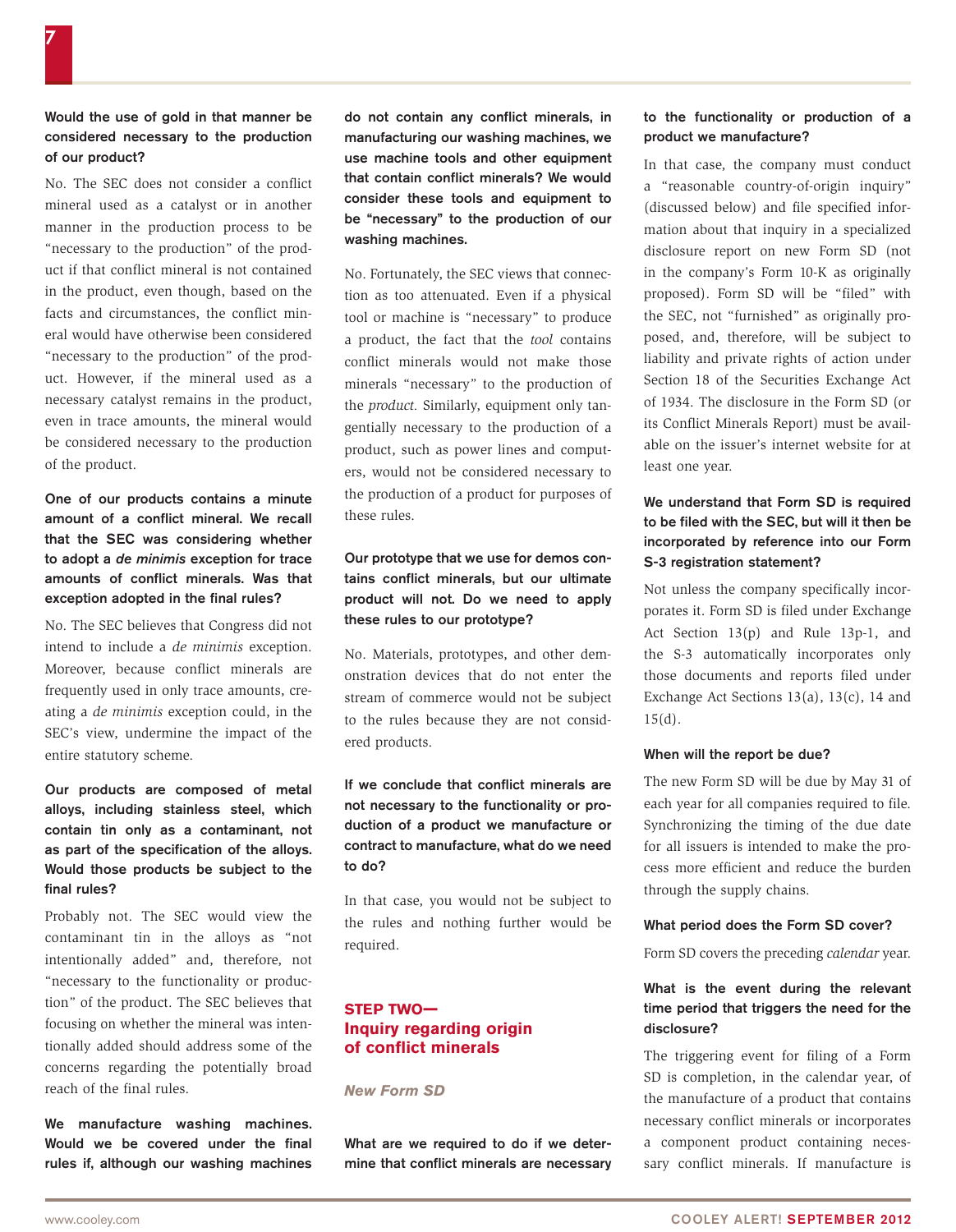8

completed during the calendar year, the Form SD would be required for that year. However, if the reporting company is the manufacturer of the *component product,*  the component manufacturer would look to the calendar year in which it completed manufacture of the component.

#### When is the first report due?

The deadline for the first Form SD for all companies affected by the rules is May 31, 2014. The Form would cover the first reporting period, which is the period from January 1, 2013 to December 31, 2013.

We are in the process of acquiring a company that might use conflict minerals in its products. The company is privately held and so has not previously reported on its use of conflict minerals. Are there any exceptions for us that will allow us time to perform the necessary analysis?

Yes. The final rules permit a company that obtains control over another company that manufactures or contracts for the manufacturing of products with conflict minerals, if the acquired company previously had not been obligated to report on those minerals, to delay reporting on the acquired company's products until the end of the first reporting calendar year that begins no sooner than eight months after the effective date of the acquisition.

#### *Country-of-origin inquiry*

#### How do we determine the country of origin?

Under the final rules, a company would be required to make a "reasonable inquiry" as to whether its conflict minerals originated in the covered countries.

#### What does the SEC consider to be a reasonable inquiry into the country of origin?

The SEC does not provide any definition of a reasonable country-of-origin inquiry. The SEC believes that the nature of the inquiry would depend on the company's particular facts and circumstances, which might

differ based on the company's size, products, relationships with suppliers or other factors and on the available infrastructure at a given point in time. However, the final rule does provide that a reasonable country-of-origin inquiry must conform to the following general standards:

- $\blacktriangleright$  Reasonably designed to determine whether the company's conflict minerals did originate in the covered countries or did come from recycled or scrap sources; and
- $\blacktriangleright$  Performed in good faith.

In addition, in discussing the reasonable country-of-origin inquiry, the SEC adverts to the OECD Guidance, which describes a supplier engagement approach using a range of tools. (See the June 2012 OECD interim progress report regarding downstream implementation of the OECD Guidance [http://](http://goo.gl/kqY0g) [goo.gl/kqY0g](http://goo.gl/kqY0g) for sample letters, contract provisions and other useful documents.)

#### Does our inquiry need to tell us the origin of our conflict minerals with absolutely certainty?

No. The SEC emphasized that a reasonable inquiry is not a prescriptive standard and does not require a company to determine "to a certainty" that all its conflict minerals did not originate in the covered countries.

We're just a small company and our products contain hundreds of components that use a lot of conflict minerals. We're feeling overwhelmed, given the large number of intermediaries and other difficulties (*e.g.,* smuggling of gold) in tracing the sources of the minerals. Can't we just disclose that and forego the inquiry?

No, the adopting release is clear that, if a company concluded that it was unreasonable to even attempt to determine the origin of its conflict minerals solely because of the large amount of conflict minerals it uses in its products or the large number of its products that include conflict minerals, that would not satisfy the rules. A reasonable inquiry is required.

## Did the SEC provide any other guidance regarding the type of activities that we could perform in a reasonable inquiry?

Fortunately, yes. While insisting that there is no single or exclusive way to conduct this inquiry, the SEC has stated that one method of satisfying the reasonable inquiry standard would be to obtain reasonably reliable representations indicating the smelter or other processing facility at which the conflict minerals were processed and demonstrating that those conflict minerals did not originate in the covered countries (or that they came from recycled or scrap sources). The company must have a "reason to believe these representations are true given the facts and circumstances surrounding those representations."

## How could we possibly find out what smelter was used to obtain a representation? Can't we just get a representation from our suppliers that the minerals are not from the covered countries?

To find out the smelter used, companies would need to trace the minerals by mapping the supply chain back to the smelter level, a daunting process even for many large companies. Fortunately, the SEC has indicated that these representations regarding origin could come either directly from the smelter facility or indirectly through the company's suppliers. In any case, the company would have to reasonably believe the representations were true based on the facts and circumstances.

## How do we know if a representation or certification is "reasonably reliable"?

One method the SEC suggests that would allow a company to reasonably rely on a facility's representations is to have the minerals processed through a smelter or other processing facility that has received a "conflict-free" designation by a recognized industry group that requires an independent private sector audit of the smelter. Alternatively, the company could use an individual processing facility that has obtained an independent, publicly available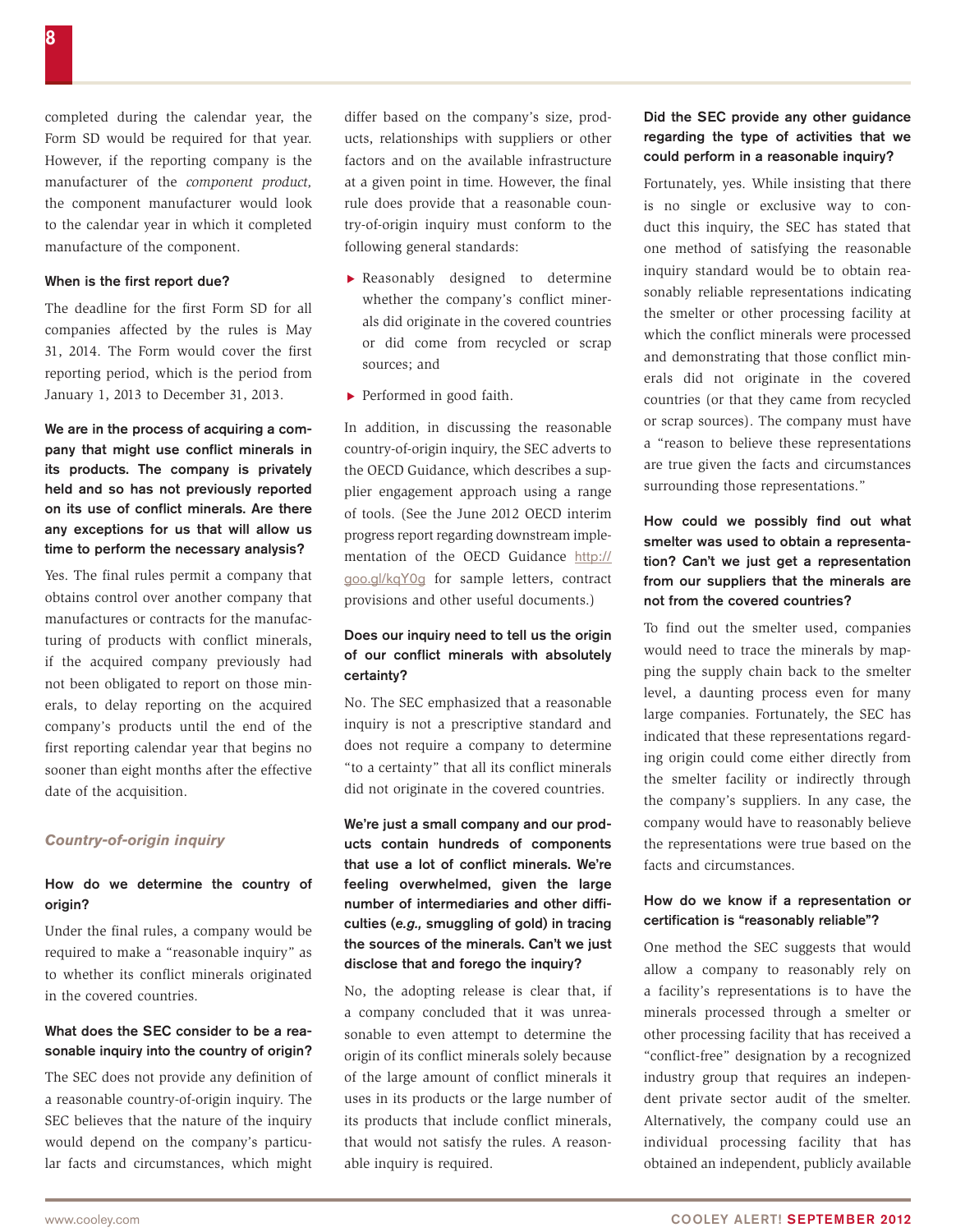private sector audit of the source and chain of custody of the conflict minerals the facility processes, even though that facility may not have been designated as part of an industry group process. Clearly, companies cannot be oblivious to any applicable warning signs or other obvious defects in suppliers' representations that would lead reasonable companies to question their reliability. For example, it has been reported that one supplier represented to a company that it sourced tin ore from Japan, when Japan did not produce tin ore.

We use conflict minerals from a variety of suppliers. What do we do if we are able to obtain certifications of origin outside the covered countries from most of our suppliers, but the origin of a small amount of minerals remains unknown. Can we still characterize the minerals as "DRC conflict free"?

Yes. The company is not required to obtain representations from every single supplier, so long as the inquiry is reasonably designed and performed in good faith. In that event, if the company receives representations indicating that its conflict minerals did not originate in the covered countries, the company may reach that conclusion and characterize the minerals as "DRC conflict free," even in the absence of some certifications. The company may not, however, ignore warning signs or other circumstances that would cast doubt on that conclusion with respect to the origins of the remaining amount of its conflict minerals. Presumably, under the reasonable design and good faith criteria, the missing certifications could apply to only a limited amount of the minerals.

# Is the SEC requiring that these representations be independently verified?

Not expressly. Nevertheless, although the SEC does not appear to be mandating independent verification at this point, some advocacy groups have questioned the reliability of representations in the absence of any type of independent verification of their accuracy; the SEC's suggestion above regarding representations from an audited smelter may evolve into a standard of practice that ultimately requires independent verification.

#### Is anything else required for the inquiry at this point?

No. However, the SEC anticipates that inquiry processes will change over time, based both on improved supply chain visibility and the results of a company's prior year inquiry. In addition, stakeholders may advocate in favor of different processes as better systems become available.

#### *Results of the inquiry*

## What do the final rules require if our reasonable inquiry indicates that our conflict minerals did not originate in the covered countries?

If, based on its reasonable country-of-origin inquiry, the company concludes that its conflict minerals *did not originate* in the covered countries, or if it has *no reason to believe* that they may have originated in the covered countries (or concludes or reasonably believes that the conflict minerals came from recycled or scrap sources), the company will be required to file a Form SD including specific disclosures. With regard to those conflict minerals, however, the company would not need to perform any additional due diligence or provide a Conflict Minerals Report as required in Step Three below. While this "reason-tobelieve" standard differs from the proposal in that it does not require a company to prove a negative, the imposition of this standard is designed to preclude companies from ignoring or being "willfully blind" to warning signs indicating that their conflict minerals may have originated in the covered countries.

What would be a circumstance indicating that we have "reason to believe" that our

#### conflict minerals come from the covered countries?

The SEC indicates that one example of circumstances that, absent other information, should provide a company with reason to believe that its conflict minerals may have originated in the covered countries is if the company becomes aware that some of its conflict minerals were processed by smelters that sourced from many countries, including the covered countries, but the company is unable to determine whether the particular minerals it received from this "mixed smelter" were from the covered countries.

The SEC also points to red flags identified in the OECD Guidance (outlined below), but does not expressly endorse these red flags as necessarily requiring a conclusion that there is a "reason to believe" the minerals originated in the covered countries:

- $\blacktriangleright$  The minerals originate from or have been transported via a conflict-affected or high-risk area (*e.g.,* an area characterized by political instability).
- $\blacktriangleright$  The minerals are claimed to originate from a country that has limited known reserves, likely resources or expected production levels of the mineral in question (*i.e.,* the declared volumes of mineral from that country are out of keeping with its known reserves or expected production levels).
- $\blacktriangleright$  The minerals are claimed to originate from a country in which minerals from conflict-affected and high-risk areas are known to transit.
- $\blacktriangleright$  The company's suppliers or other known upstream companies (*i.e.,* companies in the supply chain from mines to smelter) have shareholder or other interests in companies that supply minerals from or operate in one of the above-mentioned red flag locations of mineral origin and transit.
- $\blacktriangleright$  The company's suppliers or other known upstream companies are known to have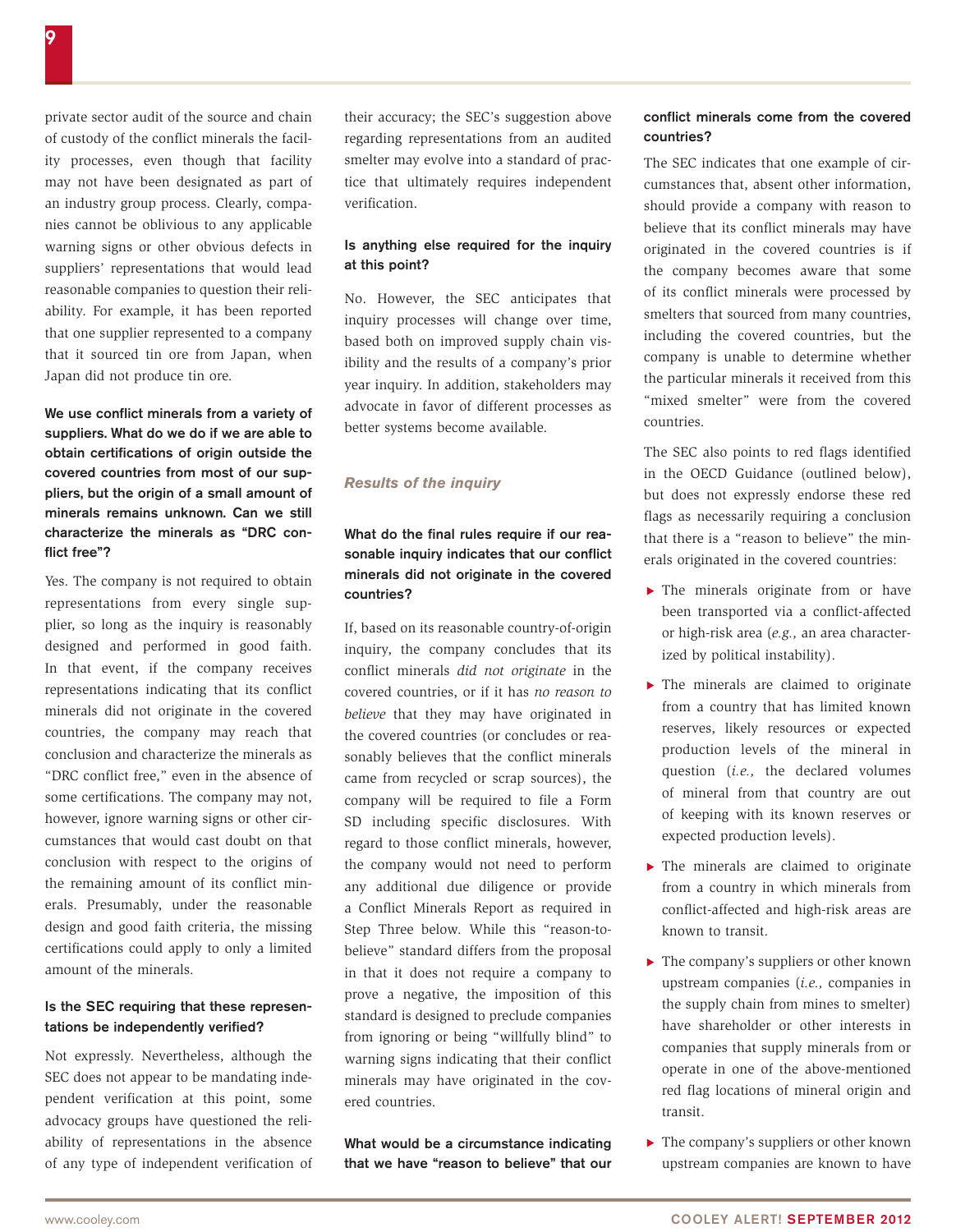sourced minerals from a red flag location of mineral origin and transit in the last 12 months.

## What disclosures are required in the Form SD if we determine that our conflict minerals did not originate in the covered countries or are from recycled or scrap sources?

The Form SD must indicate, under the caption "Conflict Minerals Disclosure," the company's determination and briefly describe the reasonable country-of-origin inquiry it undertook in making its determination and, to demonstrate the basis for concluding that it is not required to submit a Conflict Minerals Report, the results of the inquiry it performed. The company must make clear why it determined that its conflict minerals did not originate in the covered countries. This description is intended to enable stakeholders to assess the reasonableness of the company's efforts and potentially to advocate in favor of different processes for individual issuers if they believe it is necessary. The company must also provide a link to its website where the disclosure is publicly available. At its option, the company may describe these products in its Form SD as "DRC conflict free." The SEC also views the company's policies on the sourcing of conflict minerals to be part of the company's reasonable country-of-origin inquiry, which should be disclosed in the Form SD.

## Can we add some kind of qualifying language to show that our inquiry did not result in absolute certainty regarding the source of the conflict minerals?

Yes. Companies are permitted to explicitly state that, if true, their reasonable country-of-origin inquiry "was reasonably designed to determine whether the conflict minerals did originate in the [c]overed [c]ountries or did not come from recycled or scrap sources and was performed in good faith, and the issuer's conclusion that the conflict minerals did not originate in the [c]overed [c]ountries or [that they]

came from recycled or scrap sources was made at that reasonableness level."

The proposed rules would have required that we maintain supporting business records. Will that be required under the final rules?

 $N_{\Omega}$ 

What would we be required to do if, based on our country-of-origin inquiry, we determined that the source of the conflict minerals that we use is probably located in one of the covered countries?

If the company determines, or has reason to believe, that any of its conflict minerals originated or may have originated in the covered countries (and knows or has reason to believe that they are not from recycled or scrap sources), the company must go on to Step Three. Under Step Three, the company must perform due diligence on its conflict minerals' source and chain of custody and file a Form SD disclosing, under the caption "Conflict Minerals Disclosure," that a Conflict Minerals Report is filed as an exhibit to the Form SD and including a link to its website where the Report is publicly available. The Report must include an independent private sector audit report certified by the company. (See Step Three below.)

What would we be required to do if, after our inquiry, we couldn't determine the source of the conflict minerals we use? Can we just state that there is no evidence that the conflict minerals originated in the covered countries?

No. In that event, the company must go on to Step Three.

## We use a mix of conflict minerals, some of which may well originate in the covered countries and some of which we know do not. What would we be required to do?

In that case, the rules would allow you to treat the various conflict minerals separately. That is, the company would be required to go on to Step Three only for the conflict minerals that it has reason to

believe originated in the covered countries, but not for those conflict minerals that it had determined did not originate in the covered countries.

## **STEP THREE— Conflict Minerals Report and supply chain due diligence**

#### *Conflict Minerals Report*

We understand that, because we have determined that conflict minerals are necessary to our products and that they may originate in the covered countries, we will need to go to "Step Three," which requires that we conduct supply chain due diligence and prepare a Conflict Minerals Report. What do we need to include in our Conflict Minerals Report?

Under the final rules, a Conflict Minerals Report must include the following information:

- $\triangleright$  A description of the measures taken to perform due diligence on the source and chain of custody of the conflict minerals (discussed below), including the following:
	- $\blacktriangleright$  a statement that the company has obtained an independent private sector audit of the Conflict Minerals Report, which will constitute a certification by the company of the audit; and
	- $\blacktriangleright$  the audit report and the name of the auditor; and
- $\blacktriangleright$  For any products that have not "been found to be DRC conflict free," the following information:
	- $\blacktriangleright$  a description of the products;
	- ▶ the facilities (*e.g.*, the smelter or refinery) used to process the conflict minerals necessary to those products;
	- $\blacktriangleright$  the country of origin of the conflict minerals; and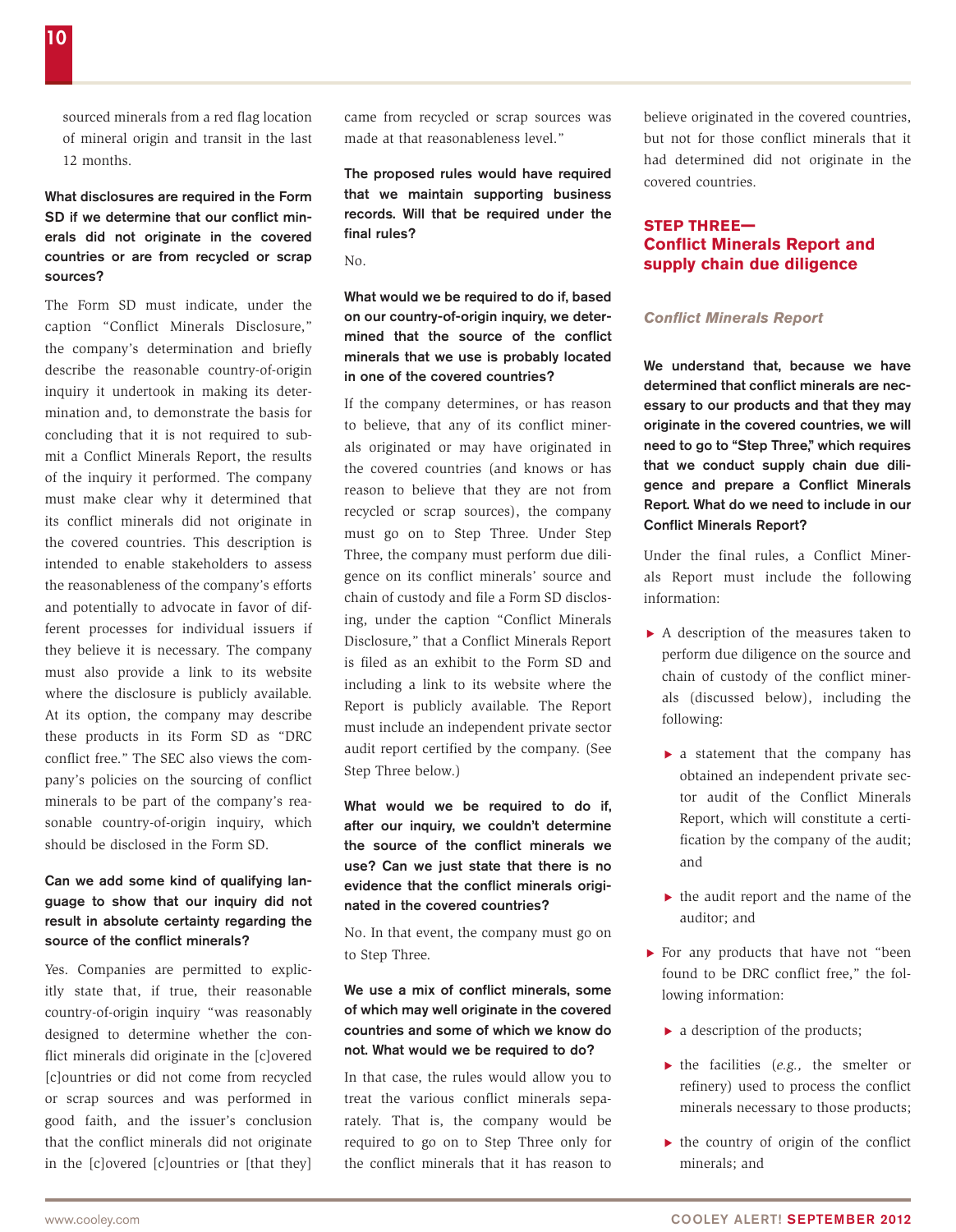$\blacktriangleright$  the efforts to determine the mine or location of origin with the greatest possible specificity.

## What do we do if we still can't determine the origin, even after we conduct due diligence?

If, even after performing the requisite due diligence, the company cannot determine that its conflict minerals are DRC conflict free (*i.e.,* that they did not directly or indirectly finance or benefit armed groups in the covered countries, or that they came from recycled or scrap sources), it will still be required to submit a Conflict Minerals Report. However, the company should be able to take advantage of a temporary transitional rule designed to allow companies time to establish supply chain due diligence tracking mechanisms (and hopefully avoid a *de facto* boycott of conflict minerals from the covered countries). This transitional rule will be available for the 2013 and 2014 reporting periods (2013 through 2016 for a company that qualifies as a "smaller reporting company").

## Under the transitional rule, what information is required to be included in the Conflict Minerals Report?

In its Conflict Minerals Report, a company relying on the transitional rule would be able to describe its products as "DRC conflict undeterminable" and to omit the audit of its Conflict Minerals Report, which would otherwise be required. The company would still need to describe the due diligence undertaken, the efforts to determine the mine or location of origin with the greatest possible specificity, if applicable, as well as any steps it took or will take, after the end of the period covered in the company's most recent Conflict Minerals Report, to mitigate the risk that its conflict minerals benefit armed groups, including any steps to improve its due diligence. To the extent known after conducting due diligence, the company must describe the facilities used to process those conflict minerals and the country of origin of the conflict minerals.

Similarly, if the uncertainty results instead because the company cannot determine whether its conflict minerals came from recycled or scrap sources, it will not have to describe its efforts to determine the mine or location of origin because companies with conflict minerals from recycled or scrap sources are not required to determine the mine or location of origin.

## What happens if we still can't make a determination after the transition period is over?

After the transition period (*i.e.,* beginning with 2017 for smaller reporting companies and 2015 for all other companies), the company will have to describe these products in its Conflict Minerals Report as having "not been found to be 'DRC conflict free.'" An independent private sector audit will also be required.

#### Could we provide some explanation or qualification?

Yes. To provide guidance to readers, a company could disclose the definition of "DRC conflict free" and provide an additional explanation of its particular situation. The adopting release offers the following example of permissible additional disclosure:

"We have been unable to determine the origins of some of our conflict minerals. Because we cannot determine the origins of the minerals, we are not able to state that products containing such minerals do not contain conflict minerals that directly or indirectly finance or benefit armed groups in the Democratic Republic of the Congo or an adjoining country. Therefore, under the federal securities laws we must describe the products containing such minerals as having not been found to be 'DRC conflict free.' Those products are listed below."

# Do we have to physically attach a label to our products describing whether or not they are DRC conflict free?

 $N<sub>0</sub>$ 

## How do we treat products that use a variety of conflict minerals, only some of which originate in the covered countries?

The company must treat those products as "not found to be DRC conflict free."

#### Can we describe our due diligence process generally?

That will depend on the facts and circumstances. If the company's process is consistent throughout its supply chain, a general description would suffice. However, if the company uses significantly different due diligence processes for different aspects of its supply chain (*e.g.,* gold and tantalum), the company should describe how they differ.

## What do we do if we learn from our supply chain due diligence that our conflict minerals did not originate in the covered countries after all? Do we still need to file a Conflict Minerals Report?

No. If, as a result of that due diligence, the company determines that its conflict minerals did not originate in the covered countries (or that they did come from recycled or scrap sources), no Conflict Minerals Report is required. However, the company must still file a Form SD disclosing its determination and briefly describing its due diligence and, to demonstrate support for its conclusion, the results of the due diligence and including a link to its website where this information is publicly available.

We are aware that the Extractives Working Group of the Electronics Industry Citizenship Coalition/Global e-Sustainability Initiative (EICC-GeSI) has a Conflict-Free Smelter Program under which it is identifying and validating "compliant smelters" that process minerals from the covered countries but satisfy its protocols, which include the OECD Guidance. If we source our minerals from a "compliant smelter." do we still need to file a Conflict Minerals Report and incur the expense of an audit?

Yes. In recent conversations, a member of the SEC staff informally advised us that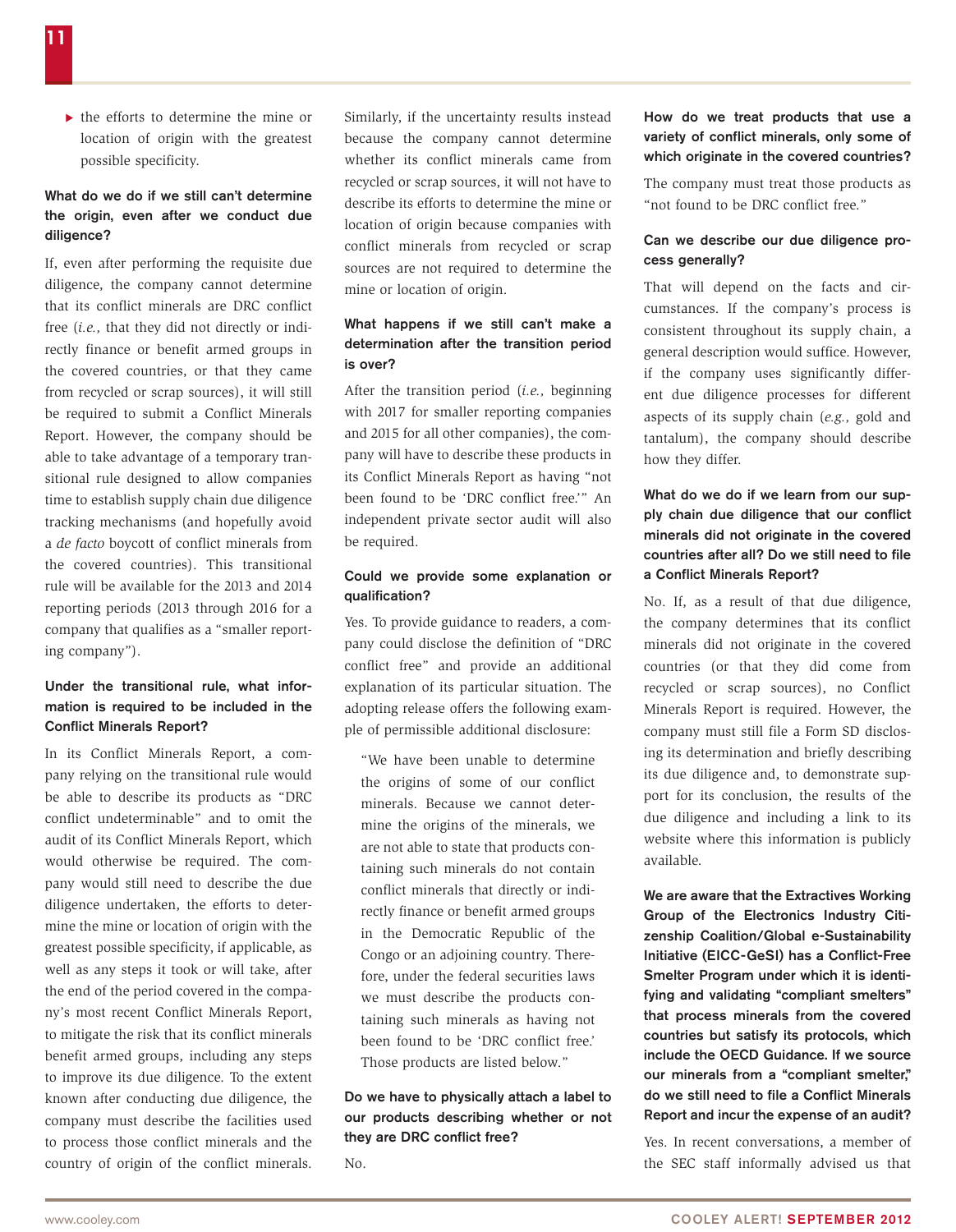sourcing from CFS-validated "compliant smelters" that source from the covered countries *does not* eliminate the need to prepare and file a Conflict Minerals Report, including an independent private sector audit. The staff member did indicate, however, that the staff may give further consideration to the issue.

You noted above that control over the mines by armed groups shifts back and forth. If the mine that is the source of our minerals subsequently comes under control of an armed group after the minerals were purchased, do the minerals lose their status as DRC conflict free?

No. As long as the minerals did not directly or indirectly finance or benefit armed groups when they were purchased and transported through the supply chain, they are considered "DRC conflict free" even if, at some point in that supply chain, the mine subsequently comes under the control of an armed group and even if the armed group uses the money previously paid to the miner for the minerals.

#### *Independent private sector audit*

## What kind of audit is required in the Report?

The company must include in the Conflict Minerals Report an independent private sector audit of the Report, conducted in accordance with standards established by the U.S. Comptroller General. According to the SEC staff, the GAO believes that no new standards are required to be promulgated, but rather that auditing standards that are part of the Government Auditing Standards, commonly referred to as the "Yellow Book," such as the standards for Attestation Engagements or the standards for Performance Audits, will be applicable. (See Government Auditing Standards 2011 Revision (Dec. 2011), available at [http://](http://goo.gl/4mXss) [goo.gl/4mXss](http://goo.gl/4mXss).) The company would be required to certify that it obtained the independent private sector audit by stating in

the Report that it obtained the audit. The certification need not be signed by an officer of the company. The certified audit is considered "a critical component of due diligence in establishing the source and chain of custody of such minerals." We expect that third-party providers with the capability to perform these audits, which may include registered public accounting firms, will emerge over time.

## Are there any special independence requirements for this audit?

No, the SEC did not impose any additional independence requirements, and the entity performing the audit of the Conflict Minerals Report must otherwise comply with any independence standards established by the GAO.

# If the firm that audits our financial statements also performed the audit of our Conflict Minerals Report, would they still be considered independent?

The SEC indicated that it does not believe that performance of the audit of the Conflict Minerals Report would taint the auditor's independence under Rule 2-01 of Regulation S-X; however, the engagement to perform the audit would be considered a "non-audit service" subject to the preapproval requirements of Rule  $2-01(c)(7)$  of Regulation S-X, and the related fees would need to be included in the "All Other Fees" category of the principal accountant fee disclosures in the proxy statement.

#### What is the objective of the audit? Must the audit include a report that reaches a conclusion regarding the objective?

Yes. The final rules provide that the audit's objective is to express an opinion or conclusion regarding the following:

 $\blacktriangleright$  Whether the design of the due diligence framework as set forth in the Conflict Minerals Report, with respect to the period covered by the report, is in conformity with, in all material respects, the criteria set forth in the nationally or internationally recognized due diligence framework used by the company, and

 $\blacktriangleright$  Whether the description of the due diligence measures it performed as set forth in the Conflict Minerals Report, with respect to the period covered by the report, is consistent with the due diligence process that the company undertook.

Accordingly, the audit need not cover the entire Conflict Minerals Report, but may be limited to the sections of the Conflict Minerals Report that discuss the design of the company's due diligence framework and the due diligence measures the company performed.

Does the audit report need to conclude that the measures we took were effective or that our products are DRC conflict free?

No.

#### *Due diligence*

What kind of due diligence do we need to perform for purposes of the Conflict Minerals Report? Is that due diligence the same as the inquiry we performed to try to determine the country of origin?

No. As discussed below, the due diligence on the source and chain of custody that the rules require as part of Step Three must follow a nationally or internationally recognized due diligence framework and is quite substantial, requiring a more exhaustive investigation than the reasonable inquiry into the country of origin that is required under Step Two. The objective of this due diligence investigation is to determine whether the company's conflict minerals directly or indirectly financed or benefited armed groups in the covered countries.

The proposal didn't require use of a nationally or internationally recognized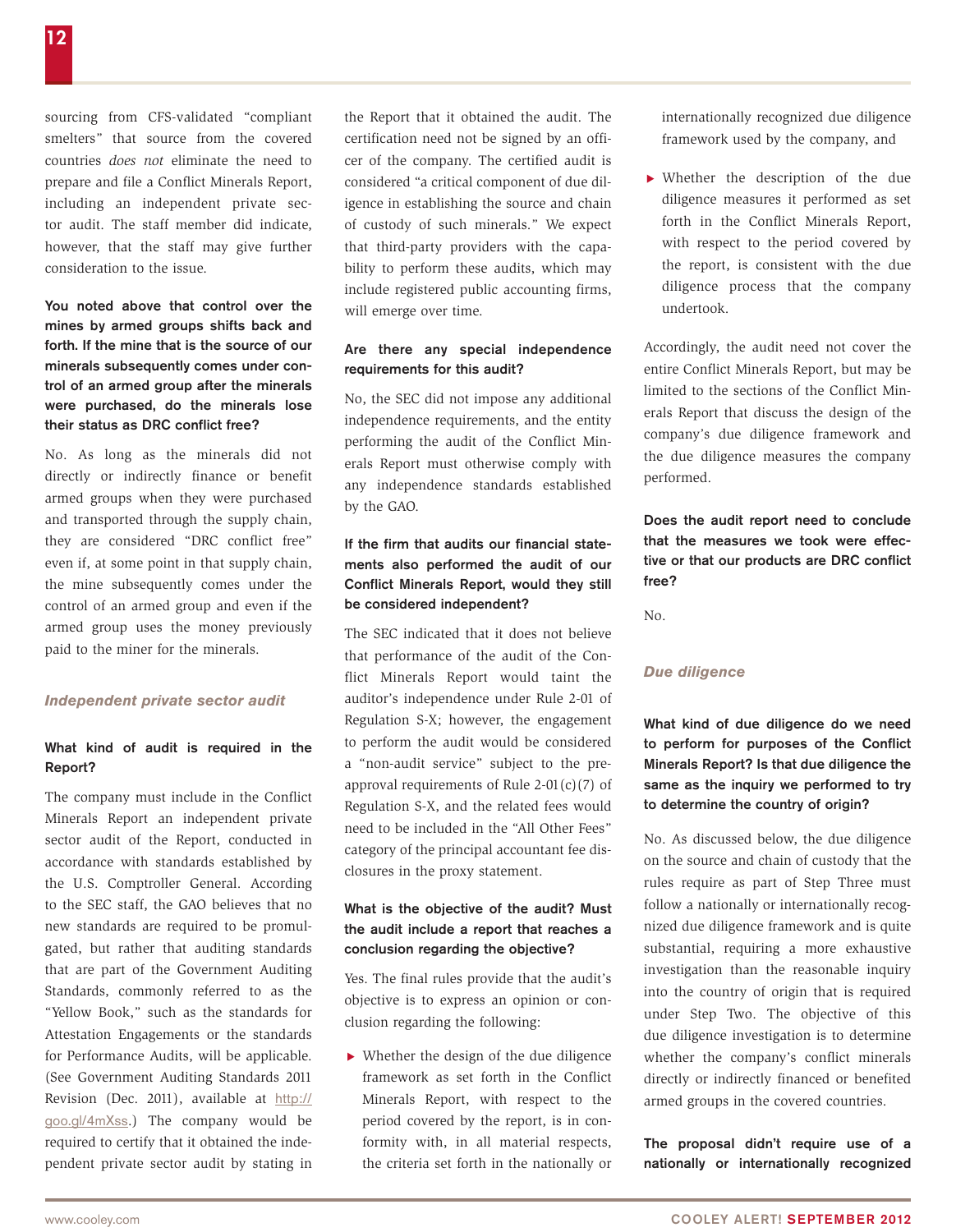## framework. Why the change in the final rules?

The SEC was convinced by commentators that requiring the use of a nationally or internationally recognized due diligence framework would provide a consistent structure that would facilitate the private sector audit, making the rule more workable and less costly. In addition, the SEC expects that use of a framework will enhance the quality of due diligence, promote comparability of the Conflict Minerals Reports among companies and provide companies with a degree of comfort that their processes will not be second-guessed.

#### Can you provide examples of an appropriate framework?

Yes, the SEC identifies the framework contained in the OECD Guidance as a framework that satisfies its criteria. The OECD Guidance also includes special due diligence supplements for gold [http://goo.](http://goo.gl/ZIHMk) [gl/ZIHMk](http://goo.gl/ZIHMk) and for the three T's [http://goo.](http://goo.gl/iaDui) [gl/iaDui](http://goo.gl/iaDui). Notably, the U.S. State Department also specifically endorses the OECD framework. <http://goo.gl/rvMUH>

#### Are we required to use the framework in the OECD Guidance?

No. The SEC recognizes that other evaluation standards may develop over time. However, to satisfy the final rules, the framework must have been established by a group that has followed due process, including the broad distribution of the framework for public comment, and it must be consistent with the criteria in the Government Auditing Standards established by the GAO. Currently, the OECD framework is the only one to satisfy all of those criteria.

#### What does the OECD Guidance require?

The guidance for the three T's suggests five steps:

- $\blacktriangleright$  Establish strong company management systems
	- $\blacktriangleright$  adopt a supply chain policy
- $\triangleright$  structure internal management systems to support due diligence
- $\blacktriangleright$  establish, independently or through industry-driven programs, a system of controls and transparency over the mineral supply chain (including a chain of custody or a traceability system that allows the identification of upstream actors, such as smelters and refiners, in the supply chain through which information can be obtained about "red flags")
- $\triangleright$  strengthen engagement with suppliers (*e.g.,* through contractual provisions and correspondence)
- $\blacktriangleright$  establish a company-level grievance mechanism
- $\blacktriangleright$  Identify and assess risk in the supply chain
	- $\blacktriangleright$  using best efforts, identify the smelters/refiners in the supply chain
	- $\blacktriangleright$  identify the scope of the risk assessment of the mineral supply chain
	- $\blacktriangleright$  assess whether the smelters/refiners have carried out all elements of due diligence for responsible supply chains of minerals from conflictaffected and high-risk areas
	- $\blacktriangleright$  where necessary, carry out, including through participation in industrydriven programs, joint spot checks at the mineral smelter/refiner's own facilities
- $\blacktriangleright$  Design and implement a strategy to respond to identified risks
	- $\blacktriangleright$  report findings to designated senior management
	- $\blacktriangleright$  devise and adopt a risk management plan
	- $\blacktriangleright$  implement the risk management plan, monitor and track performance of risk mitigation, report back to designated senior management and consider suspending or discontinuing

engagement with a supplier after failed attempts at mitigation

- $\blacktriangleright$  undertake additional fact and risk assessments for risks requiring mitigation, or after a change of circumstances
- $\triangleright$  Carry out independent third-party audit of supply chain due diligence at identified points in the supply chain
	- $\blacktriangleright$  plan an independent third-party audit of the smelter/refiner's due diligence for responsible supply chains of minerals from conflict-affected and high-risk areas
	- $\blacktriangleright$  implement the audit in accordance with the audit scope, criteria, principles and activities set out above
- $\blacktriangleright$  Report annually on supply chain due diligence

#### Can we rely on certifications from suppliers or smelters?

Representations may be relied on only to the extent that reliance on certifications is permitted under the nationally or internationally recognized due diligence framework.

#### Have any advocacy or other organizations developed any useful materials?

Yes. In June 2012, the OECD issued an interim progress report regarding downstream implementation of the OECD Guidance <http://goo.gl/kqY0g>. This additional guidance describes the practices that participating companies have undertaken and includes sample company policies, contract provisions, questionnaires, letters to suppliers and letters to customers regarding the use of conflict minerals. Collaborative industry organizations and trade associations, sometimes in conjunction with third parties, have also been developing processes to trace and audit supply chains for conflict minerals.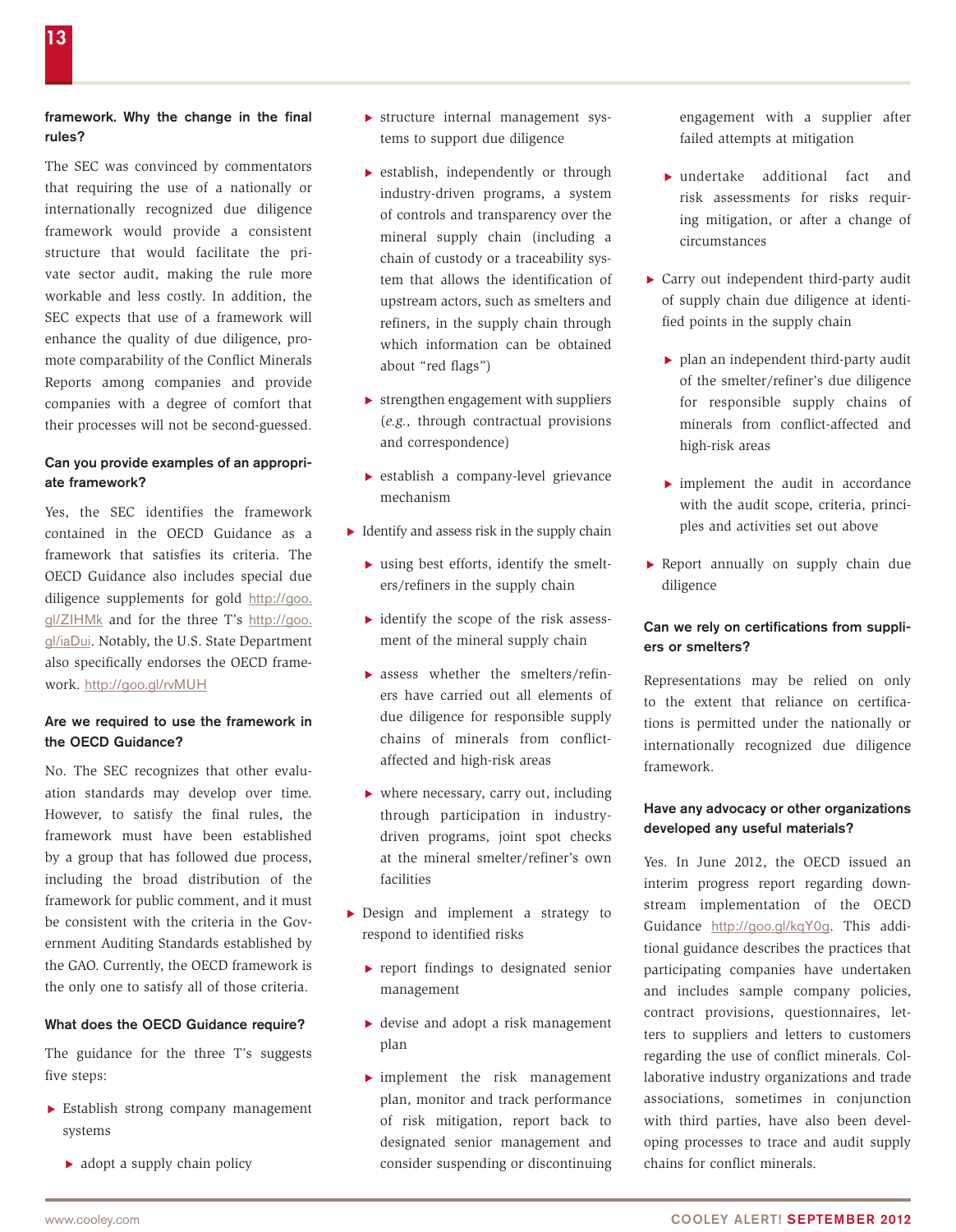## What are industry organizations and trade groups doing?

Some organizations have, either independently or working with third parties, been working to develop processes to trace and audit supply chains and have otherwise sought to use their collective leverage to gain assurances about the sources of supply. For example, as noted above, the EICC-GeSI, a group of technology companies, developed the "Conflict-Free Smelter Program," a validation process designed to enable responsible sourcing from the covered countries. The program involves auditing supply chains and identifying those smelters or other processing facilities that can demonstrate, under CFS protocols, that they source only minerals that are "DRC conflict free." CFS protocols entail meeting the requirements of the OECD Guidance and validation by third parties. Smelters have been characterized as key to sourcing because they represent a "crucial chokepoint in the supply chain" where minerals are processed into metals. In May 2012, EICC-GeSI announced the first tin and first tantalum smelters processing materials from the DRC that had been found compliant with the CFS protocols and, in June 2012, the group announced the first three gold refiners that had been found compliant with the CFS protocols. Additional smelters and refiners processing tantalum, tin, tungsten and gold are scheduled to be audited using the CFS Program protocols in the future. EICC has also developed a reporting template and dashboard that companies may use for obtaining information from their suppliers about material content, smelters used and/or country of origin. <http://goo.gl/Am6h5> IPC, an Association Connecting Electronics Industries, also offers a number of resources [http://](http://goo.gl/248qX) [goo.gl/248qX](http://goo.gl/248qX).

Similarly, a tin industry trade group, the International Tin Research Institute (ITRI) <http://goo.gl/bvWKt>, has commenced a Tin Supply Chain Initiative, a joint industry program of traceability and due diligence

designed to assist upstream companies in instituting the actions, structures and processes necessary to conform with the OECD Guidance for minerals, such as cassiterite, from the DRC. Based on the belief that smelters and mines are best positioned to develop chain-of-custody data regarding conflict minerals, ITRI has sought to track shipments of ore from the source of origin, at the mine and smelter level, using a "bagand-tag" tracking system that attaches a tag and bar code to each shipment starting at the mine of origin. The Automotive Industry Action Group (AIAG) has developed a web-based tool to track both materials and smelter used. Similarly, the World Gold Council <http://goo.gl/83jCL> has developed a conflict-free gold standard. Also, the Responsible Jewellery Council is developing a system to certify members for ethical practices in the gold jewelry supply chain and has participated in the OECD-hosted working group for responsible supply chain management of minerals from conflictaffected and high-risk areas. We expect that collaborative initiatives may develop through other trade associations, and these collaborations should be especially beneficial in helping small- and medium-sized manufacturers comply with the rules.

#### Have individual companies really been able to perform their own due diligence?

Yes, some companies have performed due diligence regarding conflict minerals that involve full-scale investigations of their supply chains, including identifying the relevant mineral smelters and conducting on-site inspections of facilities and smelters. However, a process of this type may be overwhelming for smaller companies without the resources to conduct these types of investigations. We expect that, in most cases, smaller companies will look to trade associations or independent third parties to perform these activities on their behalf.

#### *Recycled and scrap sources*

Our products use conflict minerals from recycled and scrap sources rather than from mined sources. We can't imagine how we could possibly examine the recycling or scrap process to determine the origin of the minerals. Is there any exception for us?

Yes. To avoid creating a disincentive for the use of conflict minerals from recycled and scrap sources and because armed groups are not likely to benefit from transactions involving recycled or scrap minerals, the SEC is providing an alternative treatment for those minerals. Under the final rules, the company must conduct an inquiry, similar to a reasonable country-of-origin inquiry, to determine whether its minerals are from recycled or scrap sources. If, as a result of that inquiry, the company has reason to believe that its conflict minerals *may not have been from recycled or scrap sources,* it must then perform due diligence and, unless it determines as result of the due diligence that the minerals did come from recycled or scrap sources, provide a Conflict Minerals Report. Products that are solely from recycled or scrap sources are considered "DRC conflict free."

## When is a conflict mineral considered to be "recycled"?

The final rules, which are based on the OECD definition, consider conflict minerals to be from recycled or scrap sources "if they are from recycled metals, which are reclaimed end-user or post-consumer products, or scrap processed metals created during product manufacturing. Recycled metal includes excess, obsolete, defective, and scrap metal materials that contain refined or processed metals that are appropriate to recycle in the production of tin, tantalum, tungsten and/or gold. Minerals partially processed, unprocessed, or a bi-product from another ore will not be included in the definition of recycled metal."